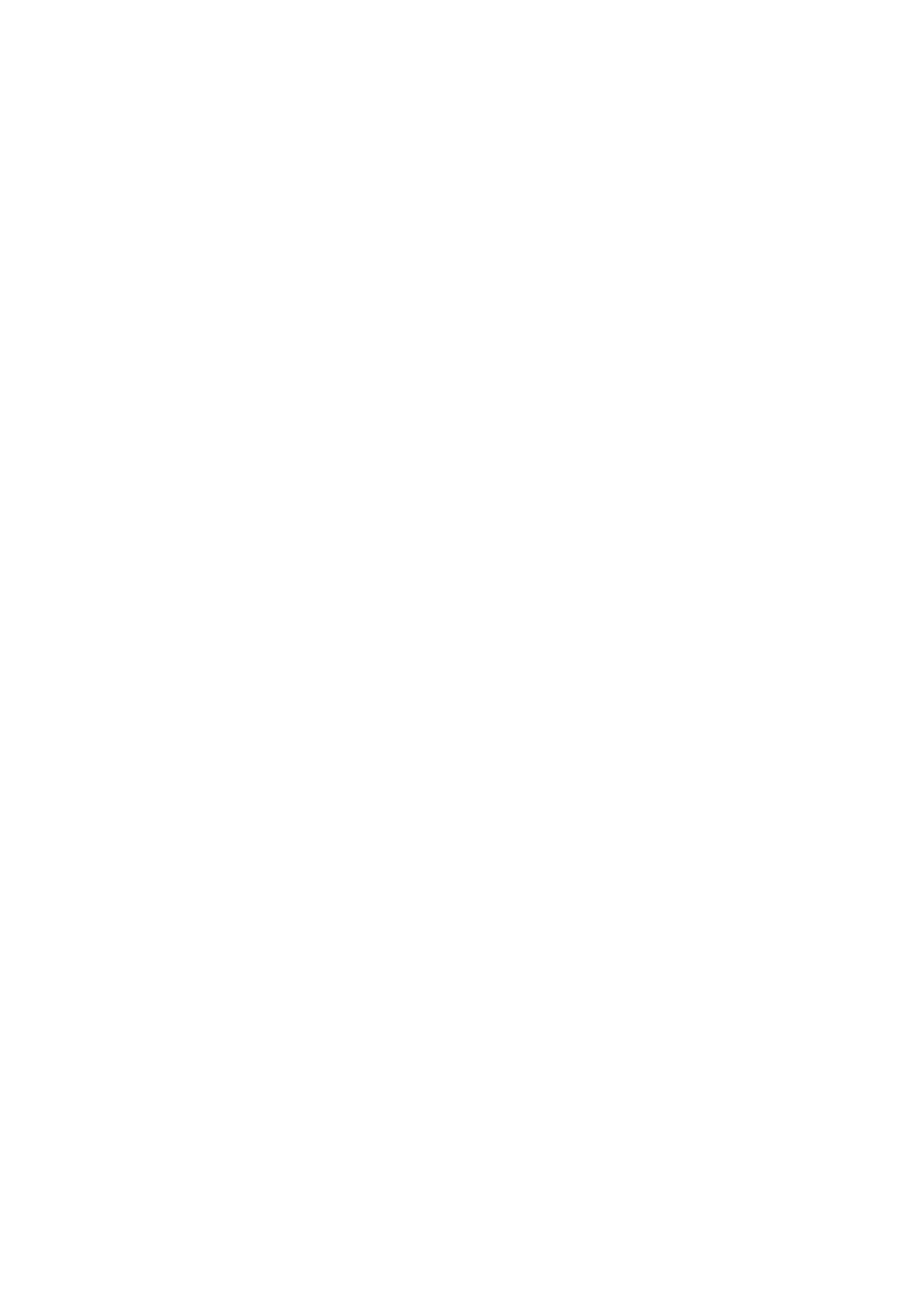# **Contents**

|               | 1.3 Using the Functions "Scale Setup   Intro Text" 4 |
|---------------|------------------------------------------------------|
| $\mathcal{P}$ |                                                      |
|               |                                                      |
|               |                                                      |
|               |                                                      |
|               | 3.2 Using the Functions "Scale Setup   Intro Text"7  |
|               |                                                      |

#### **Important Note:**

Please do not run the PMA Management software at the same time with a paint-mixing application. Otherwise, this can result in mutual interlock signals that will block communication with the scale interface port.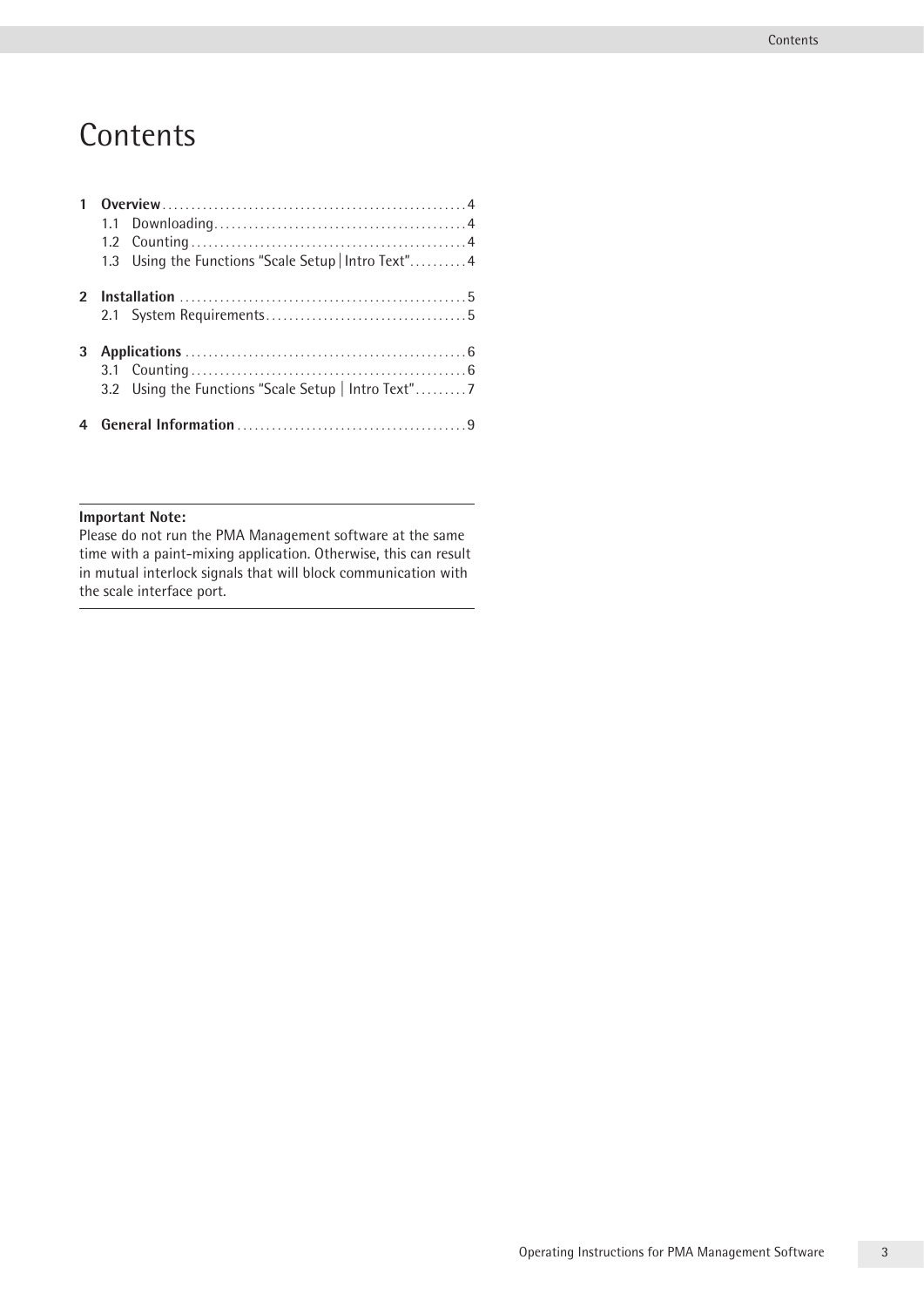## <span id="page-3-0"></span>1 Overview

#### **1.1 Downloading**

The PMA Management Software is available on our website for downloading at: www.sartorius.com/paintmixing. This software programm has the applications listed below:

### **1.2 Counting**

− For easy inventory control (e.g., counting screws, nuts, etc.)

| sarbarkas                        |  |
|----------------------------------|--|
|                                  |  |
| <b>State of</b><br>2.90<br>٠     |  |
|                                  |  |
| $\frac{1}{2}$<br><b>COUNTING</b> |  |
|                                  |  |

### **1.3 Using the Functions "Scale Setup|Intro Text"**

- − For easy calibration and adjustment, as well as for setting the scale functions
- − For customizing scale messages (e.g., for branding)

| <b>Practicult</b><br><b>HELM</b>                                                                                                                                                                                                                    | <b>IL sarterius</b><br>× |                   |  |
|-----------------------------------------------------------------------------------------------------------------------------------------------------------------------------------------------------------------------------------------------------|--------------------------|-------------------|--|
| <b>AFRICA</b><br><b>Harriott</b><br><b>SAFE BUILDING</b><br><b>Distances</b><br><b>COURSES</b><br><b>Contractor</b><br>that Name<br><b>Highland</b><br><b>Subscribe</b><br><b>Senior</b><br>Total Ave<br>1 times<br>1 Advised<br>1398<br>1 tellions | $-1$<br>-<br>٠           | 99.9 <sub>9</sub> |  |
|                                                                                                                                                                                                                                                     | <b>SCALE SETUP</b>       |                   |  |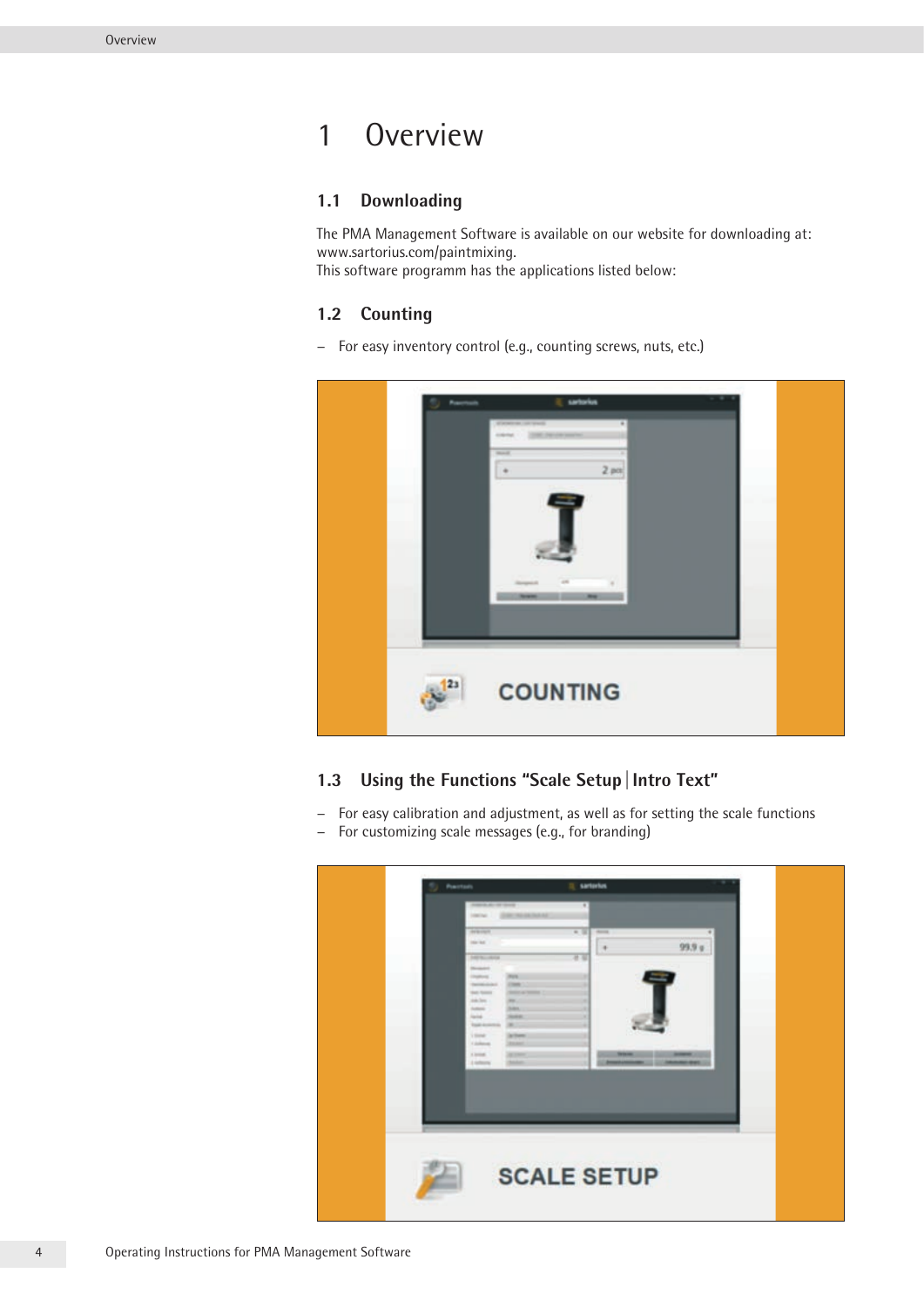## 2 Installation

<span id="page-4-0"></span>Sartorius\_ScaleSetup\_Setup\_1.0.0.exe

- $\triangleright$  Unzip the folder "PMA Management Software" on your computer.
- $\triangleright$  To install the PMA Management tools, double-click on Setup.exe. Then the following steps will be automatically carried out:
- $\triangleright$  The Counting application and the Scale Setup Set Intro Text functions will be installed.
- $\triangleright$  Please note that guided installation may take minutes, so please wait to ensure the program is successfully installed.
- $\triangleright$  The Sartorius Powertool icon will be created on your desktop. Double-click to open.
- $\triangleright$  The language of the PMA Management Software will be the language selected for your computer's operating system. (If a specific language is not supported, English will be used as the default).

#### **2.1 System Requirements**

− Computer with Windows® XP|Vista |7|8|10 operating system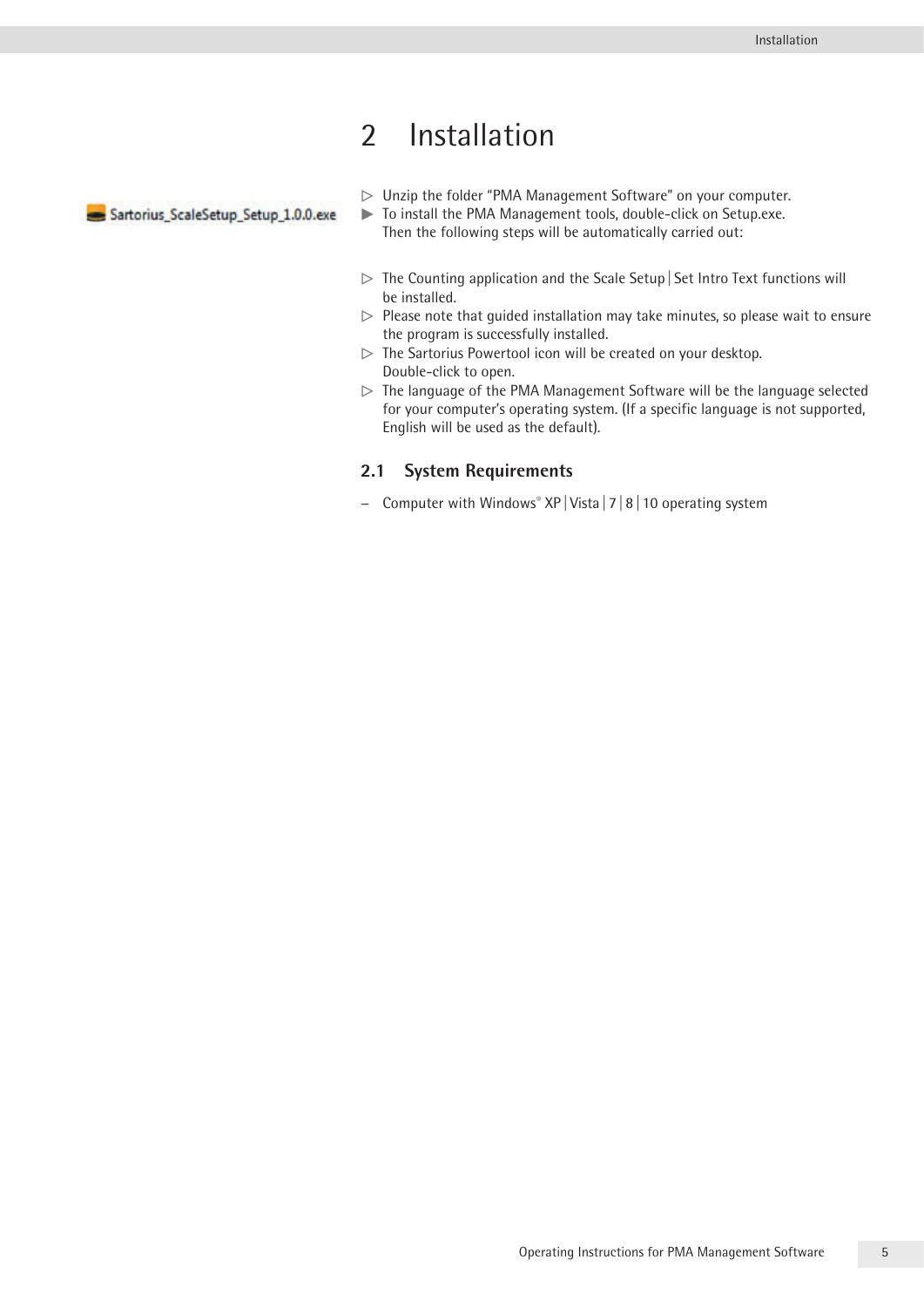<span id="page-5-0"></span>CONNECT TO SCALE

COM nov

## 3 Applications

### **3.1 Counting**

The Counting application enables you to count parts that each have approximately equal weight (e.g., screws and nuts), by setting a reference sample quantity.

#### **Running the Application**

- 1. Connect your computer to the scale.
- $\blacktriangleright$  Select the COM port and click on the orange button.
- $\triangleright$  When your scale has been successfully connected, the button will turn gray.
- CONNECTION TO SCALE ٠ COM not COMS - PMA USB Serial Por COUNTING 5 pcs  $\ddot{}$  $Q$ **King Weight** Tare **Stop**

COMS - PMA USB Senal Port

#### 2. Change the reference sample quantity, if required.

The default setting of the reference sample quantity is 10. You can set the reference sample quantity to any desired quantity.

To do this, place an empty container on the scale and click on Tare to zero the display. Add your reference sample quantity to container (in this example: 5 units) and click on "Start.". The quantity is displayed.

| CONNECTION TO SCALE |                            |        |    |
|---------------------|----------------------------|--------|----|
| COM port            | COMS - PMA USB Serial Port |        | ٠  |
| COUNTING            |                            |        |    |
| ٠                   |                            | 54 pcs |    |
|                     |                            |        |    |
| <b>Unit Weight</b>  | 0.7                        |        | ंड |

- 3. Place parts in the container to have the scale determine the count.
- $\triangleright$  The total number of units will be displayed.

 $\triangleright$  Toggle between the quantity counted and total weight by clicking on pcs | g.

54 pcs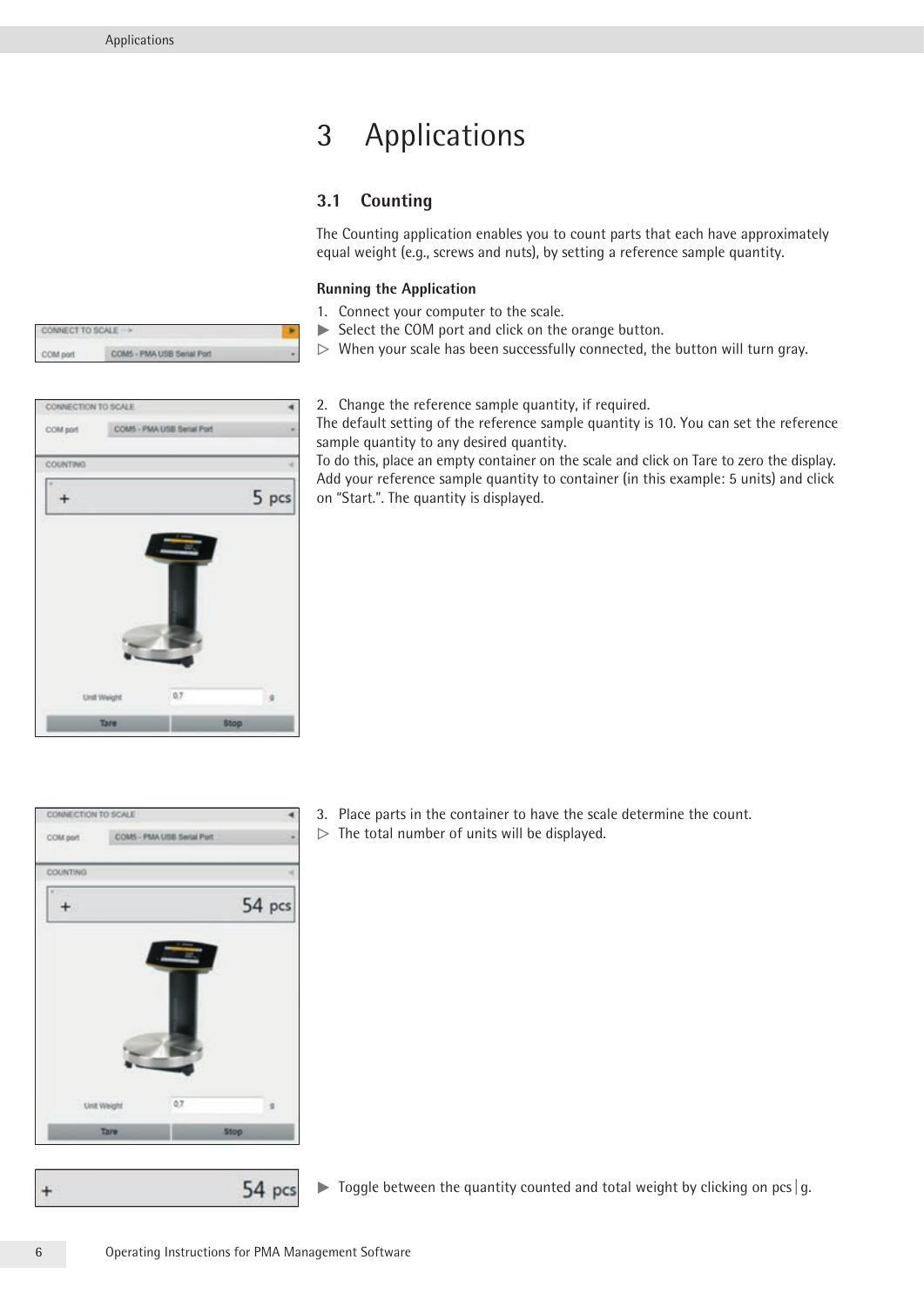<span id="page-6-0"></span>

| <b>MEETINGS</b>        |                           | ۰       |                     |                                        |
|------------------------|---------------------------|---------|---------------------|----------------------------------------|
| <b>Internet</b>        | 12240 Pall Ltd Salah Part | ٠       |                     |                                        |
| <b>ANTINGS THE AVE</b> |                           | $= 0.1$ | <b>BOAR</b>         |                                        |
| <b>CALL I</b>          | $-1.11$                   |         |                     | 0.0 q                                  |
| ALC: North             |                           | けい 口    |                     |                                        |
|                        |                           |         |                     |                                        |
|                        | <b>The Corporation</b>    | ٠       |                     |                                        |
| 1/12                   | 3 Know                    | ٠       |                     |                                        |
|                        |                           | ×       |                     |                                        |
|                        | ٠                         | ۰       |                     |                                        |
|                        | <b>STANDS</b>             | š       |                     |                                        |
| $\sim$                 | $-$                       | ò       |                     |                                        |
|                        | ۰                         | ×       |                     |                                        |
| <b>THE CARD</b>        | <b>SCIENCE</b>            | ٠       |                     |                                        |
|                        | <b>Hamburg &amp; H</b>    | ٠       |                     |                                        |
|                        | ALL Parts and Francis     | ٠<br>×  | <b>Torn</b>         | Califordia                             |
|                        | <b>Rendered St. To</b>    | ×       | <b>Berkell Link</b> | <b><i><u>Start Internation</u></i></b> |

| CONNECT TO SCALE |                           |  |
|------------------|---------------------------|--|
| COM port         | COM5 - PMA USB Senal Port |  |

| <b>TRO TEXT</b> |                   | a |
|-----------------|-------------------|---|
|                 | <b>STATISTICS</b> |   |

### **3.2 Using the Functions "Scale Setup | Intro Text"**

Use the Scale Setup application to input a short information text (25 characters max.) that will be sent to the scale. This message will then appear each time you power on the scale. You can set the scale to accommodate ambient conditions without accessing the scale menu as you will be able to easily read off all important scale information.

#### **Running the Application**

- 1. Connect your computer to the scale:
- $\triangleright$  Select the COM port and click on the orange button.
- $\triangleright$  When your scale has been successfully connected, the button will turn into gray.
- 2. Create an introductory ("intro") text:
- $\triangleright$  Type the desired message in the Text box (25 characters max.)
- $\triangleright$  When you click on the diskette icon, your text will be sent to the scale and saved.
- $\triangleright$  To read the text, click on the arrow icon. Repeat this procedure to change the text already entered.

| <b>SETTINGS</b>    |                       | C E |
|--------------------|-----------------------|-----|
| Menu Read Only     |                       |     |
| Ambient condition  | Stable                | ٠   |
| Stability Range    | 2 Digits              |     |
| Bargraph           |                       | ۰   |
| Auto Zero          | Off                   | ×   |
| Calibrate          | External              |     |
| Readout Mode       | Dosing                |     |
| Toggle Application | On                    |     |
| 1st Unit           | (g) Grams             |     |
| 1st Resolution     | Standard (0.1)        |     |
| 2nd Linit          | (/ib) Parts per Pound |     |
| 2nd Resolution     | Standard (0.1)        |     |

- 3. Change settings:
- $\triangleright$  Use the drop-down menu to select the desired settings.
- $\triangleright$  If you click on "Menu Read Only" to activate a checkmark, you will enable the menu lock, preventing any changes from being made to the scale settings.
- $>$  To unlock the scale menu, remove the checkmark.

C E

 $\qquad \qquad \blacksquare$ 

- $>$  To save your settings, click on the diskette icon.
- $\triangleright$  Click on the arrow icon to restore the factory settings of the scale.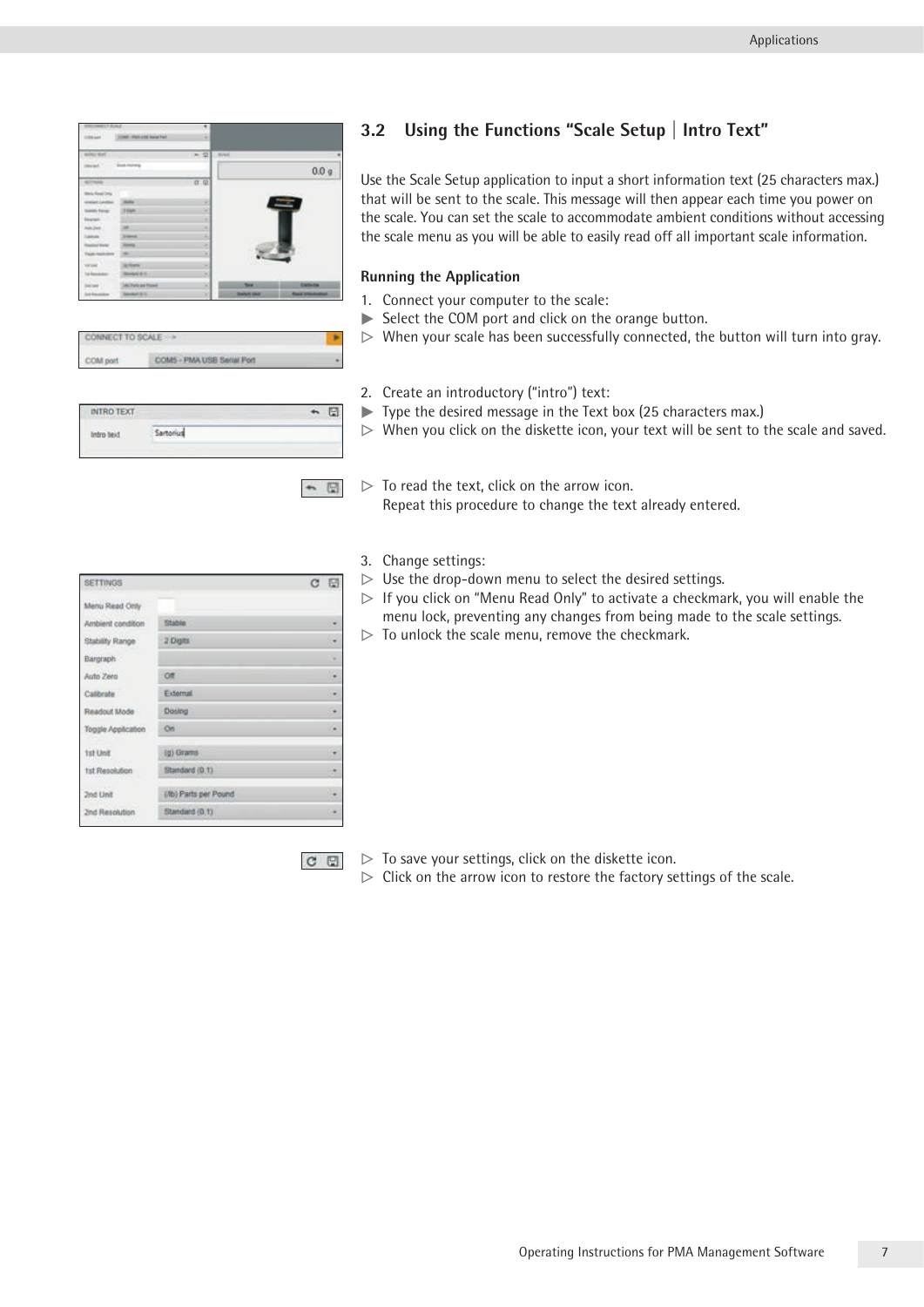

4. Calibrate and adjust the scale (e.g., PMA.Evolution):

You will need a calibration weight with a nominal mass of 5,000 g and an accuracy of  $+0.075$  q.

To ensure accurate calibration and adjustment, the scale must warm up for at least 30 minutes after initial connection to the power supply.

- $\blacktriangleright$  Tare the scale before starting.
- $\blacktriangleright$  Click on the calibration button; -5000 will flash on the display.
- $\triangleright$  Center the calibration weight on the weighing pan.
- $\triangleright$  Calibration will now be performed automatically.
- $\blacktriangleright$  After calibration, remove the weight from the weighing pan.



5. Get scale information:

When you click on the scale information button, the model number, serial number, firmware version and driver version will be displayed.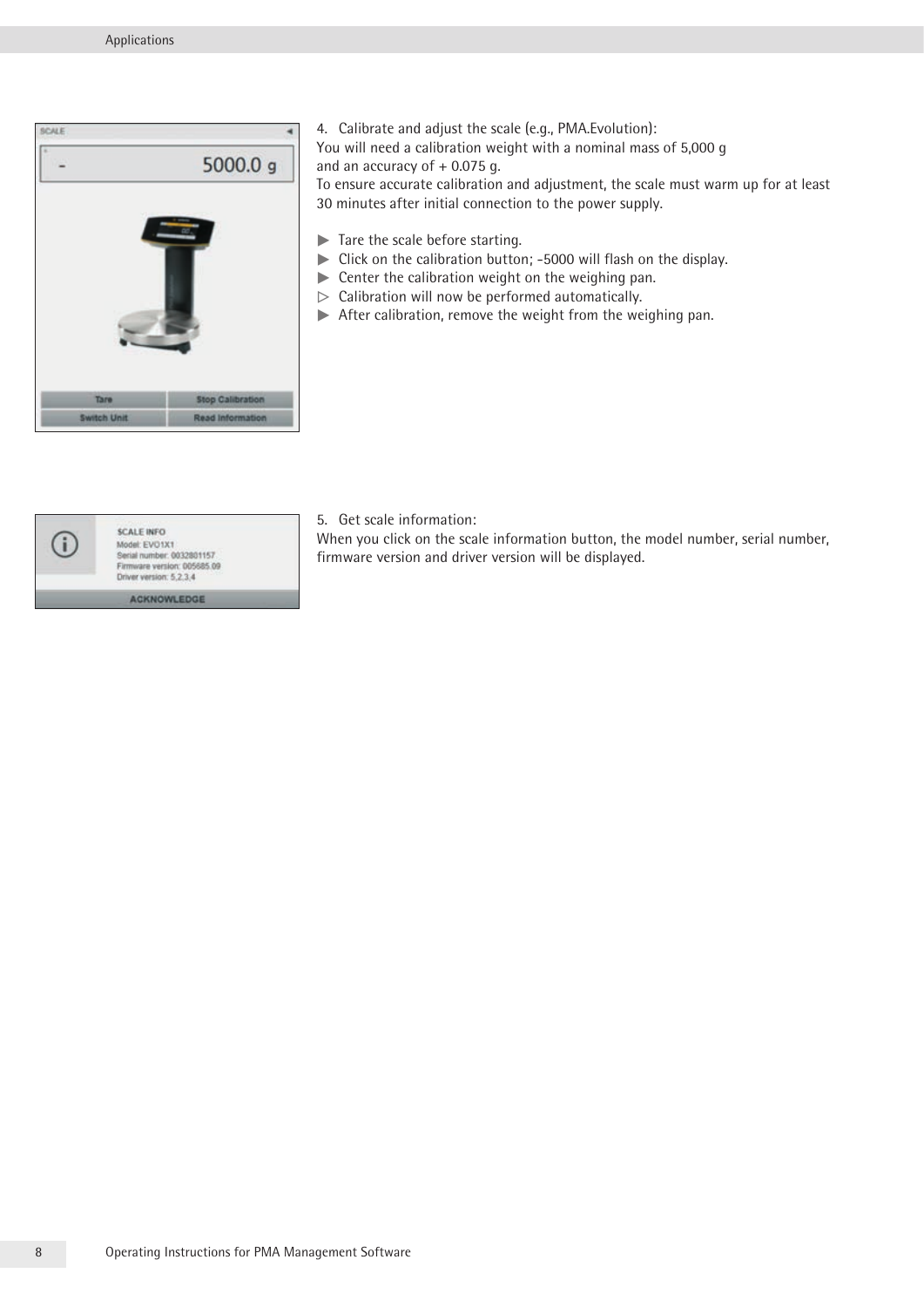<span id="page-8-0"></span>

### Powertools

# 4 General Information

If more than one application installed in the PMA Management Software, select the desired application by clicking on the icon in the top left corner.

| $\circ$                | sartorius<br><b>Powertools</b> |                     | $-0 X$       |
|------------------------|--------------------------------|---------------------|--------------|
| <b>Batter</b>          |                                | $J = 1.70321$       | <b>7 0 x</b> |
| * San Mid<br>th fields |                                | <b>Facigue name</b> |              |
|                        | <b>Theodorry Lake</b>          |                     |              |
|                        |                                |                     |              |
|                        |                                |                     |              |
|                        |                                |                     |              |
|                        |                                |                     |              |
|                        |                                |                     |              |
|                        |                                |                     |              |
|                        |                                |                     |              |
|                        |                                |                     |              |
|                        |                                |                     |              |
|                        |                                |                     |              |
|                        |                                |                     |              |
|                        |                                |                     |              |
|                        |                                |                     |              |
|                        |                                |                     |              |
|                        |                                |                     |              |
|                        |                                | 4 2 8 5 5           |              |
|                        |                                |                     |              |

Current applications of PMA Management Software:

- 1. Counting
- 2. Scale Setup, including Set Intro Text

|                           | <b>Powertools</b>                                                                                           | sartorius                                                                            | $-111$ |
|---------------------------|-------------------------------------------------------------------------------------------------------------|--------------------------------------------------------------------------------------|--------|
|                           |                                                                                                             | ۰<br><b>COMMERCIAL</b><br>-<br>印<br>$\mathbf{S}^{\text{H}}$ countries<br>SCALE SETUP |        |
|                           | Ober<br>Company seconds independent stand this Presentation<br>specification and the exclusional resolution | ٠                                                                                    |        |
| <u> The Communication</u> |                                                                                                             |                                                                                      |        |